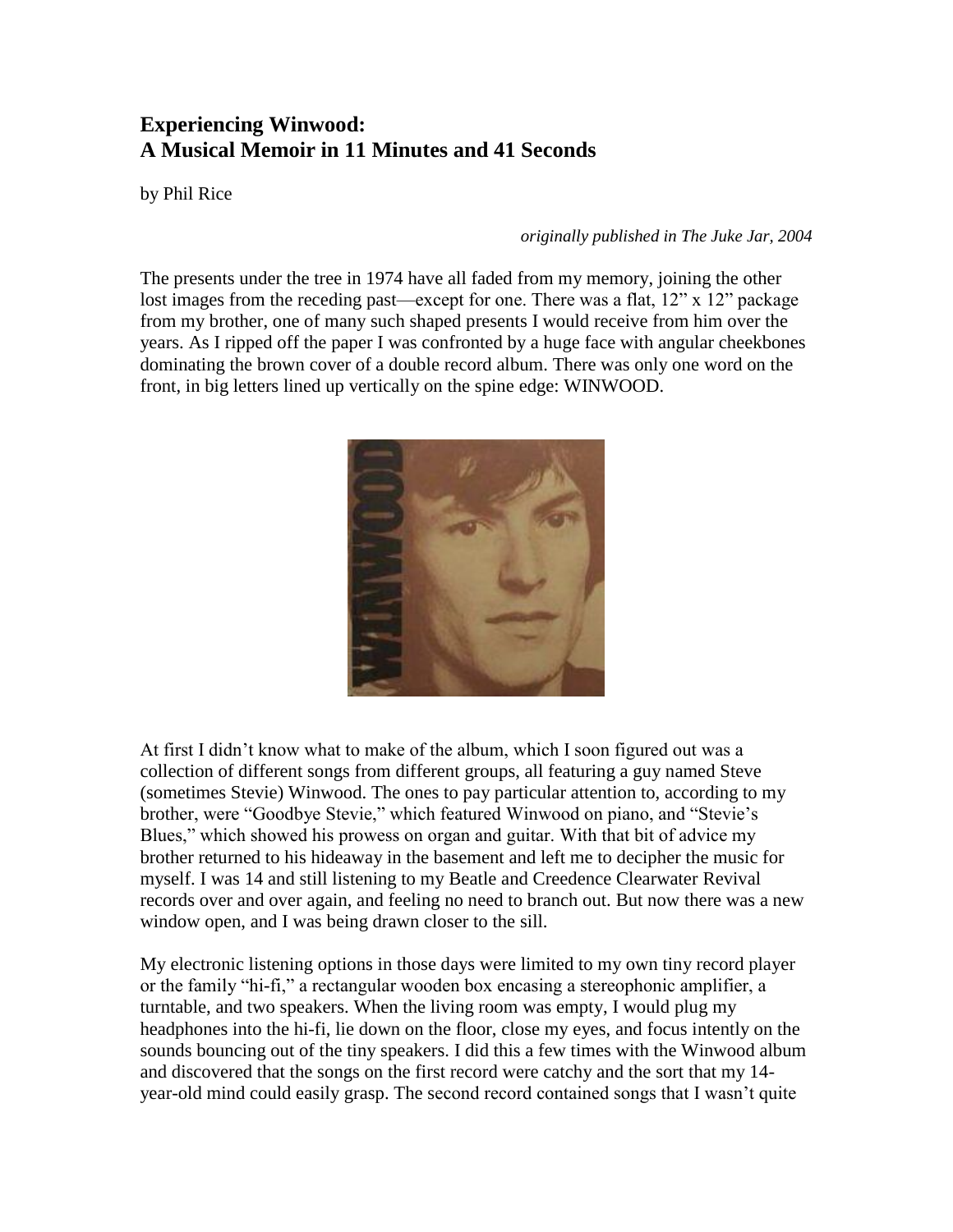ready for, despite the vague familiarity of some of the cuts, such as "Sea of Joy" and "Medicated Goo," which I had no doubt heard during the years I shared a bedroom with my brother. All in all, the collection was difficult for me to digest, and I was slow to reach for the *Winwood* album during these listening times. But I was already convinced that it contained something special.

The next year I made the trek from Nashville to Sewanee Academy, a boarding school located on Monteagle Mountain about 90 miles away from my home. Stuffed in my trunk of personal belongings were my fifteen or so albums, but I didn't have my own stereo and was therefore at the mercy of friends to allow me the use of their sound machines. I found that most of my records were suspect in the eyes of my peers and that my tastes were apparently out of step with the current popular tunes. Heavy Metal and Southern Rock (which held little interest for me despite, or maybe because of, my Southern roots) were enjoying great popularity among my friends, while songs by Elton John and Peter Frampton and the like dominated the top-40 stations. Somewhere far from Tennessee the artless sounds of disco were permeating the clubs and dancehalls, poised to infiltrate the music scene. *Winwood* was not on the playlists, so the album stayed tucked in a drawer despite my yearnings to further explore the music.

After a year at Sewanee I had managed to get in enough trouble that my parents decided to save their money and take their chances with the public schools. I bought my first stereo that summer, and that first record of the *Winwood* double album finally found a permanent home. Through the Spencer Davis Group I began to discover the "blues," completely blind to the irony of having a white teenager from Birmingham, England introduce me to a music form that had been scratched out a few decades earlier by black folks living in the Mississippi Delta—about three hours down the highway from me. Then one day my best friend's mom told him to get rid of all of his "hippie" music, so he pretended to toss the items in the trash but instead gave the whole batch to me. Included in the grab-bag was an eight-track tape called *Welcome to the Canteen*, which featured Steve Winwood and a bunch of other names I didn't recognize. I listened to that tape with appreciation until it ultimately met the fate of all 8-tracks—snapping and disappearing into the bowels of the stereo.

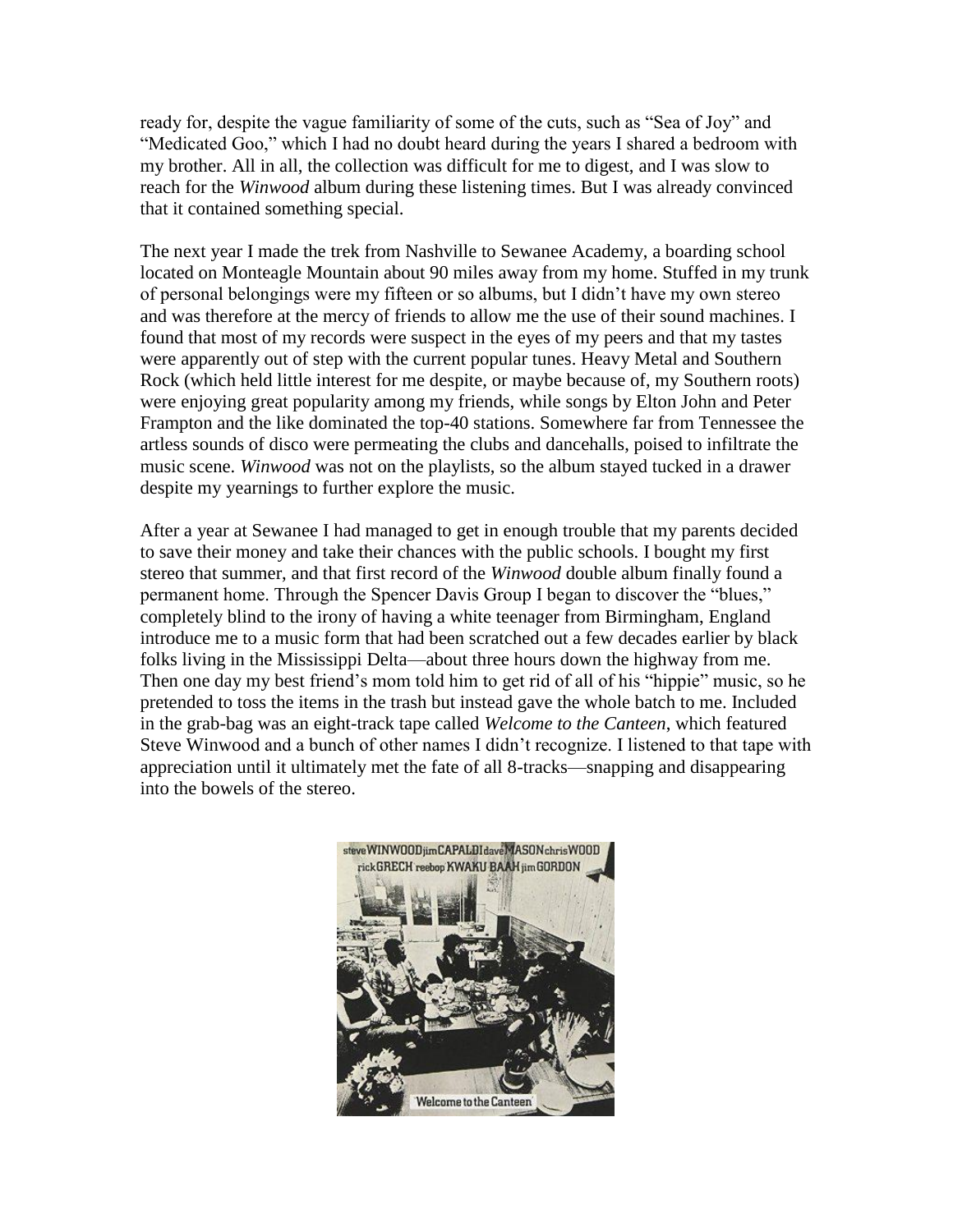For several weeks I found that whatever I was doing or wherever I was going—walking to school, riding my bicycle, etc.—I had this incessant little groove going through my head. It was the bass-line from a song called "40,000 Headmen" on *Welcome to the Canteen*. The lyric was something about running from a . . . smoking a cigarette and dodging . . . hell, I didn't know what, but it sounded cool, and I could relate to the words even if I didn't completely follow the plot. But mainly I could feel that groove. I discovered that the music itself could take me on a journey regardless of the lyrics. Soon I could separate and rejoin the sounds of each instrument in my head, and Winwood's vocal was functioning as another instrument within the groove itself. From that point on I would experience music on a holistic level beyond the lure of words or lyrical hooks.

As a senior in high school I had a job as a stock boy for Cain-Sloan's, a department store that catered to Nashville's social elite. One afternoon as I was merrily buzzing my way through a work day I overheard a song that featured a familiar voice. I went directly to the record department and discovered that, indeed, Steve Winwood had released a new album—his first as a solo artist. I bought the album immediately, and it became a fixture on my turntable for many months. Oddly, I was the only person I know who bought that album in its first run, although now it seems to have achieved "lost masterpiece" status.



That same year I spotted an album called *Go* in a record shop window. The name "Winwood" was displayed on the cover, so I bought it. The music, composed mostly by Japanese artist Stomu Yamashta, was wonderfully bizarre to my ears, full of keyboards and a wide assortment of percussive sounds. The album was the musical story of a journey through space—I think—and as far as I am concerned it surpasses any of the Pink Floyd "tripping" music of the seventies. The ensemble, besides Winwood, included drummer Michael Shrieve, jazz guitarist Al DiMeola, and bassist Rosko Gee, among others. Again, I was mesmerized by music that remained unheard of by my schoolmates. I was set apart in my own little world, and the music Steve Winwood was introducing into my life made that little world seem open to infinite possibilities.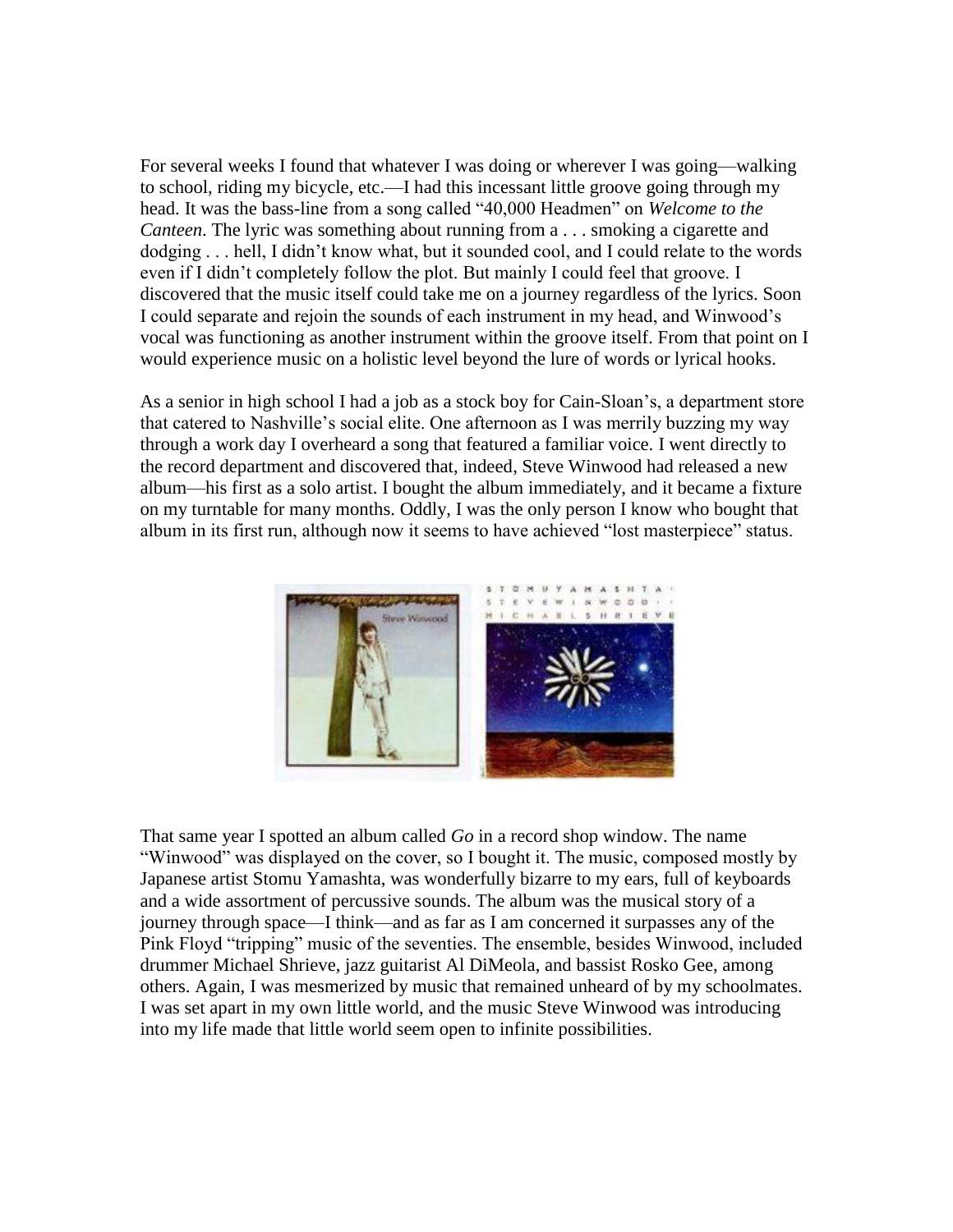

No album characterized my freshman year at Maryville College in 1978 better than Traffic's *The Low Spark of High Heeled Boys*, which I had discovered seven years after its initial release. I played the album over and over, particularly the first side, until I could hear each thump and tap, and I was amazed that every space was filled—everything seemed so rhythmic and perfectly balanced and yet somehow spontaneous. I also began to feel the spiritual qualities of the music instead of clinging to the rhythmic and lyrical surface. No longer was the art form of music just about songs. As I read the literature and history lessons placed before me in the classroom, the flowing Traffic music living in my head described how I wanted my budding intellectualism to develop. The Beatles and other pop artists still covered my romantic desires just fine, but the real and ethereal worlds were squarely in the hands of Steve Winwood, Jim Capaldi, Chris Wood, and their assorted musical companions.

Winwood, by this time, was actually a rock 'n' roll legend of sorts, a fact that went largely unrecognized by my college peers. Then, usually after a summer break or a long weekend at home, some Winwood-convert would come bursting into my room proudly waving a new discovery from the record store bins. In this way I was introduced to Traffic's *On The Road*, a magnificent album recorded live in 1973. Unlike *Welcome To The Canteen*, this concert album was jazzier and more fluid with Chris Wood's sax and flute up front more often. In addition to such musical sophistication, every song was an extended jam with marvelous percussion and a greater than usual dose of stinging electric guitar from Winwood in addition to the splendid keyboard work. The recording was from the tour in support of the album *Shoot Out At The Fantasy Factory* and featured the Muscle Shoals rhythm section of David Hood on bass and Richard Hawkins on drums. Many Traffic fans seem to rate this album as mediocre, but it was an important cog in my musical education and remains high on my list of favorites.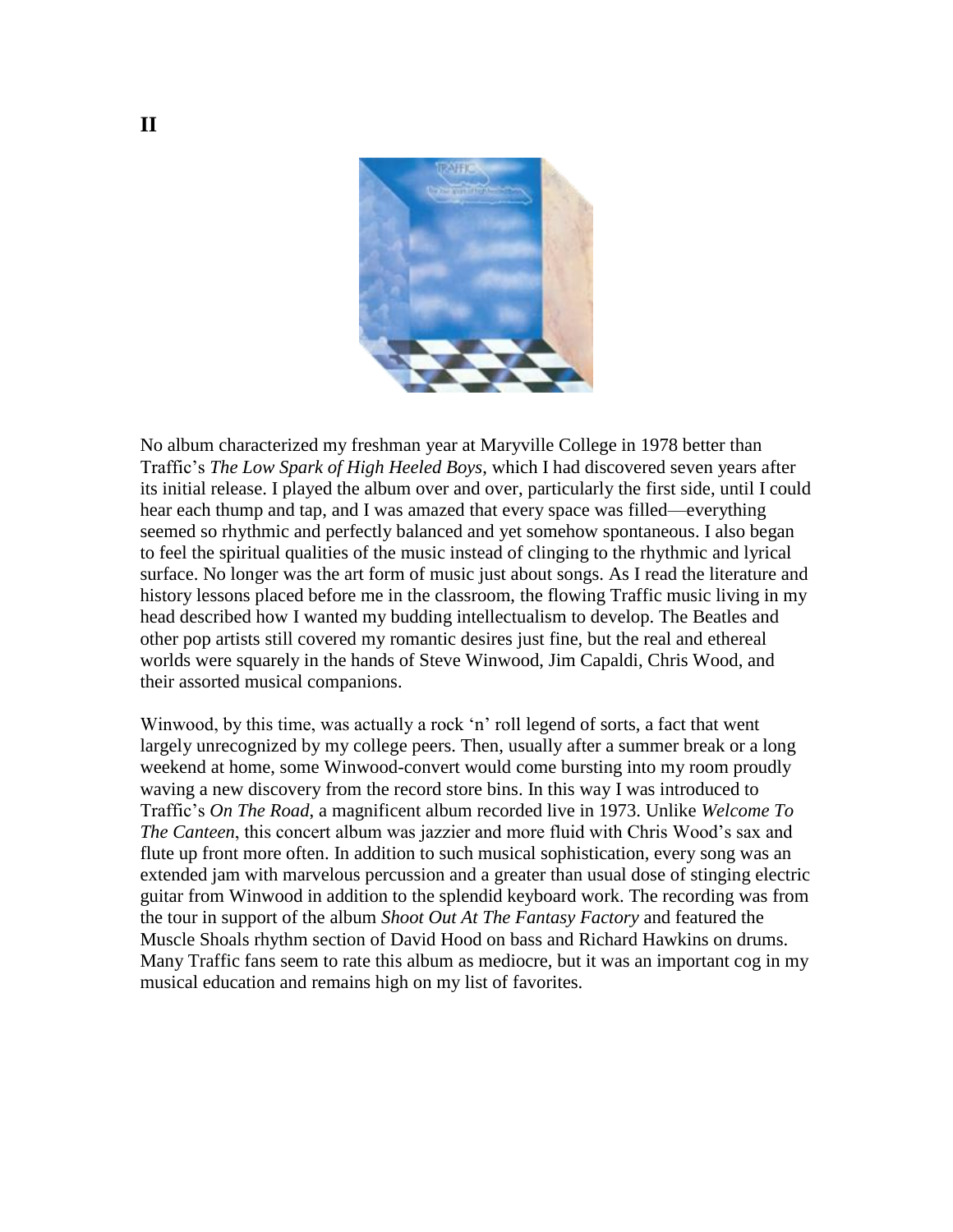

I began my sophomore year with a new purchase—the *Mr. Fantasy* album from 1967. This was Traffic's debut album, and considerably different in tone and texture from the early '70s stuff I had been digesting regularly. I spent many hours spinning that album. Unlike most of the others, this one never seemed to catch on with my friends at all, but I loved *Mr. Fantasy*. Every track—except a couple of offerings from occasional member Dave Mason—played directly to what I was experiencing on the inside. The fact that Steve Winwood was approximately the same age when he recorded the album as I was when I was listening to it probably had some effect in this regard. I was convinced that it was as colorfully brilliant as any of the breakthrough albums of that psychedelic period.

## **III**

And so I continued to bounce along in quiet appreciation of my musical hero and his assorted band mates, and gradually I picked up the complete Traffic catalog as well as other albums on which Winwood played. He had become a part of my own artistic development in a deeply personal way. As I studied the various fine arts disciplines presented in the classrooms of Maryville, I carried a growing awareness that the initial impression received from art was just an invitation to delve into the subtleties. A significant portion of this aesthetic maturation had been influenced and nurtured by hours of digesting the songs and performance of Steve Winwood. Already painfully introspective, many of my own writings began to demonstrate an abstract cohesion and an intentional lack of conclusiveness—I was writing Traffic-styled jams, although the occasional appearance of this voice in my academic papers resulted in chastisement from my professors.

With very few exceptions, the only people among my peers who knew about Winwood's prowess had learned of such through their acquaintanceship with me. But then that all changed. "While You See A Chance" hit the airwaves in 1980, and my possessiveness was gone forever. Steve Winwood became a legitimate top-40 star. Although I was a little unsure what to think of the heavy use of synthesizers, I liked the new album, and I was quick to proudly point out that every instrument on the record was played by Mr. Winwood. The songs were good, if not quite up to the brilliance of Traffic, and I felt some sense of validation at his newfound universal recognition.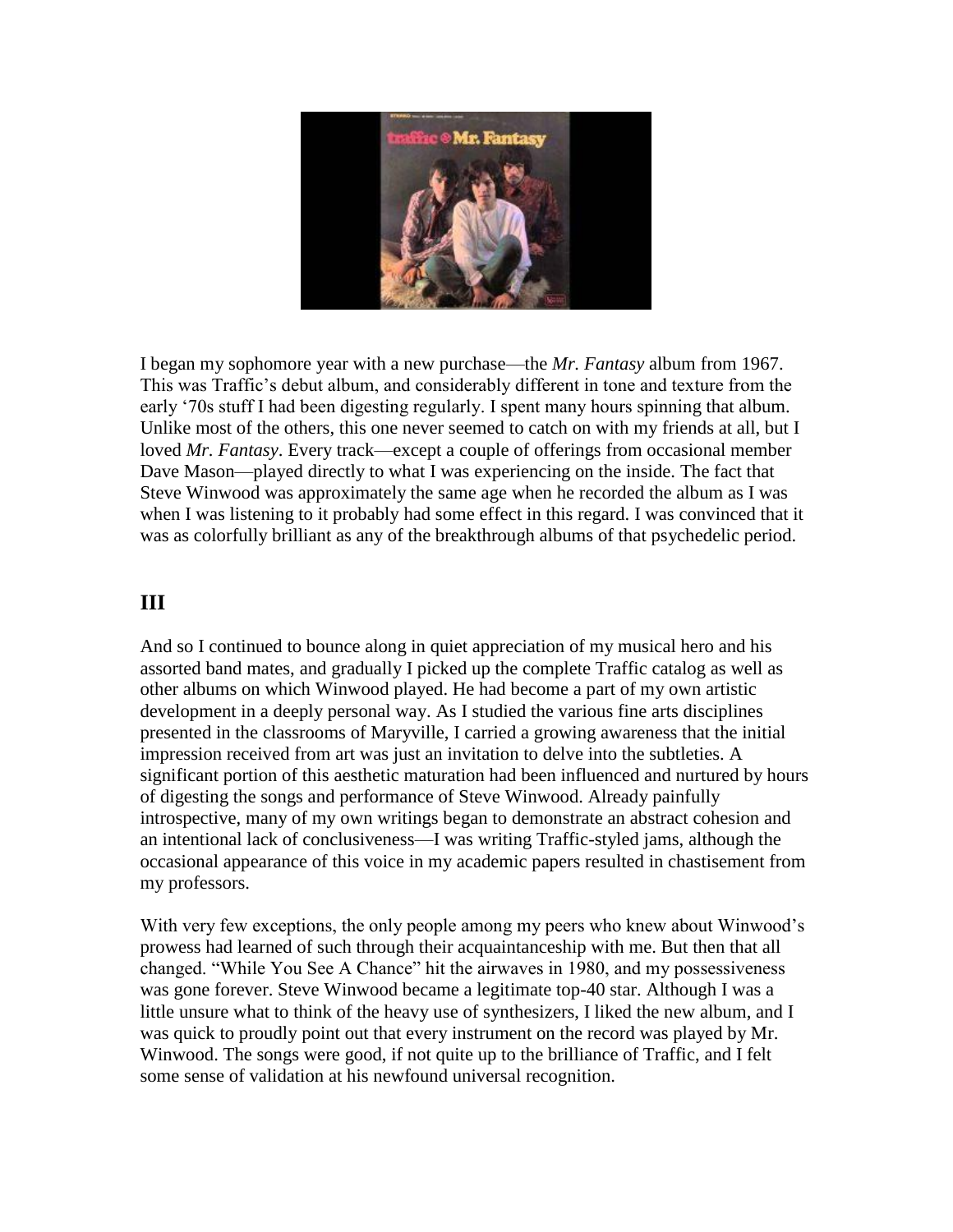My life soon got busier and I found less and less time to devote to records and turntables, but I still managed to keep some of the music playing. My first year out of college was enhanced by the follow-up to *Arc of a Diver*, another entirely solo-performance called *Talking Back to the Night*. The album didn't do as well commercially, but I played it endlessly and let it bounce through my heart as well as my brain. I had married at twentyone, and when *Talking Back to the Night* was released we were expecting a baby. I actually suggested to my wife that we name our child "Valerie"—the title of one of the catchier tunes. She quickly and adamantly rejected the suggestion, but the request fits neatly in my cache of Winwood lore.

The middle and latter part of the 1980s, with MTV and rap dominating the new music scene, held little in the way of musical satisfaction for me, but I was content with my albums at home and my homemade cassettes of those albums in the car. Winwood remained a top 40 star with several commercial successes, and "Higher Love" and "Roll With It" both went to #1 on the Billboard chart. He even won Grammies for Record of the Year and Best Male Vocal Performance in 1987. Many of his old fans were horrified and accused him of "selling out," but I didn't hold it against him. After all, he deserved his time in the pop spotlight, and the music he was making, while not the sharp-edged inventiveness of Traffic nor the soulful blues of the Spencer Davis Group, was still a damn sight better than most of the other tunes on the radio airwaves. I bought *Back in the High Life* and *Roll With It*, just as I would buy *Refugees of the Heart* in 1990 and *Junction 7* in 1997. Each album has solid moments, but when I was in the mood for Winwood music I still reached back to the earlier stuff. I went through several Winwood periods, dwelling particularly long in Traffic's *John Barleycorn Must Die* and Blind Faith's self-titled gem, the remarkable album he made with Eric Clapton, Ginger Baker, and Rick Grech in 1969.



Although not directly related to the music, the most impressive moment for the 80s Winwood was when he married Eugenia Crafton, with whom I had attended Sewanee Academy in 1975-76 and where, being both beautiful and utterly personable, she had been the object of considerable lust within my 15-year-old heart. One day she and a friend of hers were standing nearby and some sort of greeting was exchanged between us. The radiant Genia smiled and said to her friend, clearly meant for me to hear, "he's cute." I knew even then that the comment, while intended as a compliment, was said in the manner one discusses a puppy or perhaps a baby in a carriage, but it made my head soar nonetheless. ("Dear Mister Fantasy, play us a tune . . .") If only I had managed to utter a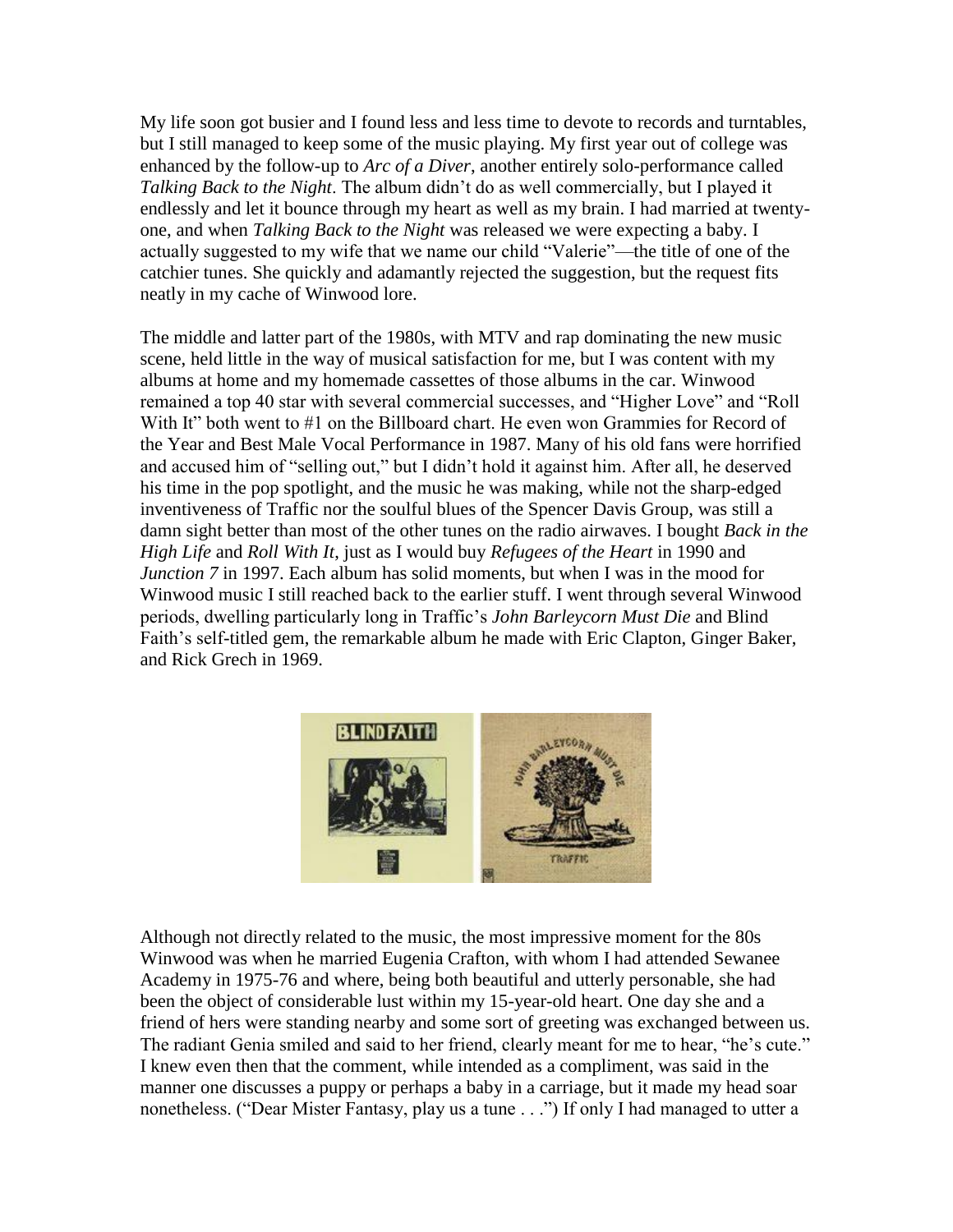suave reply, instead of blushing and stumbling away, my life might have taken a dramatic turn—Steve Winwood might today be stepfather to my children.

## **IV**

During the 1990s my musical tastes continued to expand into new realms and genres, but Winwood was always in there somewhere. One night I turned on the television to see him and Jim Capaldi playing at the Bluebird Cafe in Nashville. There was no audience except the camera. Most of the tunes were with Winwood on an acoustic piano while Capaldi thumped on congas or fiddled with some other percussion instrument. It was great little show, and it turned out to be a prelude to a new Traffic album and tour. Chris Wood had died in 1983, and the two surviving members of the Traffic nucleus, uneasy about using the Traffic name for something that didn't include their friend, chose to play all the music for the album themselves and dedicate the project to Wood. The music was great, and the spirituality of Winwood's *Refugees of the Heart*—a greatly under-appreciated album in my mind—was carried forward on Traffic's *Far From Home* beautifully.



As I approached 40 I felt that my perspective was actually catching up with Winwood's, and I realized that his career milestones had become artistic landmarks for my own life. At first the timeline is skewed since I discovered his music sometimes ten years after the original recording dates, but the music always fit perfectly as the soundtrack for whatever point in time I crawled inside a particular album. When he deviated from his own artistic path for a few years, I took the opportunity to more fully dig into his earlier work and in that process I developed a sense of his changing character as an artist as well as my own. And just as I was breaking through to the reality that dramatic changes are necessary in my life, Winwood steered into a spiritual vein that played perfectly in tune with my own events, thus providing a musical mirror into which I can either stare or glance beyond the fantasy self of rock 'n' roll and see the flesh-and-blood spiritual self.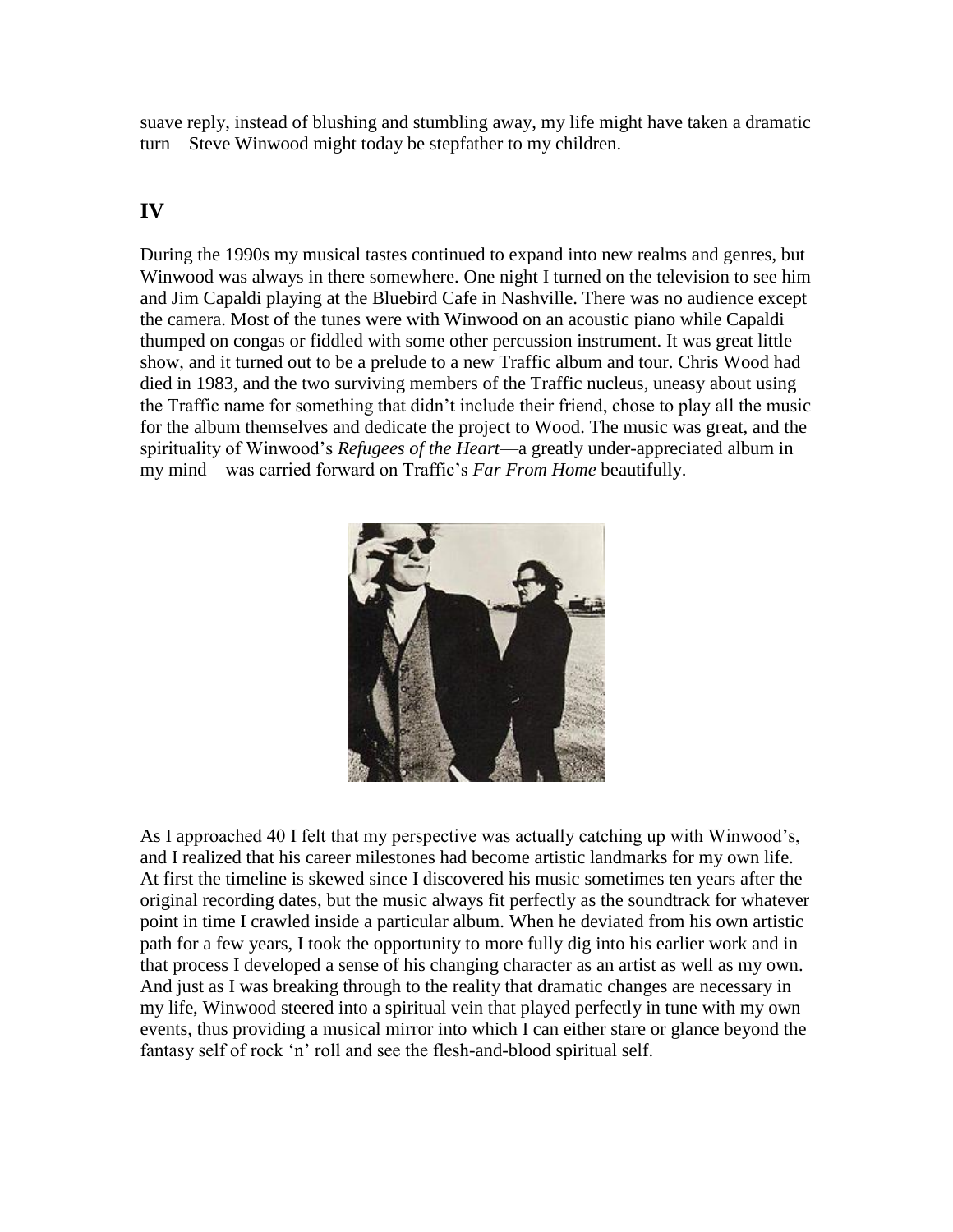## EPILOGUE: The Concert

The passing days were too numerous to follow, and life events blurred together in one unsteady memory as middle-age hung on my mind like a forgotten ham in a longabandoned barn. And then came *About Time*, Winwood's 2003 CD offering. Just a few seconds into the opening track, "Different Light," the Hammond organ jumped out and shook me to my rusty core. I picked up the phone and started calling people and letting them know that the most important album to be released in 30 years was now in the stores. I meant it, too, although I knew my raves would fall largely on disinterested ears.



My own exuberance was buoyed by the news that Steve Winwood would be appearing in concert at the Florida Theatre in Jacksonville, Wednesday, April 28, 2004, a wonderfully quaint venue that would be well-suited for the minimalist band with which he was touring.

My daughter Christi, who had been force-fed Winwood music since she was in the womb and was not named Valerie, attended the concert with me. Having grown into an independent-minded 19-year old, she possessed a keen intellect and an astute ear for music. My hope was that she would take from the evening at least some assurance that my love for this particular artist was not a mere adolescent rock 'n' roll obsession but an aesthetic appreciation of considerable depth and merit. That's a lot to ask of anyone, of course. Fortunately she does have some respect for my musical tastes (I think) and brought a willing and open mind along to the show. But beyond the musical experience, taking her to the concert was like introducing her to a relative or lifelong friend—she would have the opportunity to glimpse some of my own organic past in the form of the artistic energy which would be loosed during the evening.

The concert itself was as fine of a performance as I could have expected. The theatre was packed with aging rock 'n' rollers mumbling excitedly about their favorite song or how they've been a fan since Winwood was a baby. The songlist was a retrospective that included nuggets from Traffic, Blind Faith, and the Spencer Davis Group. I couldn't help providing a running commentary throughout, although I tried to keep my chatter to a